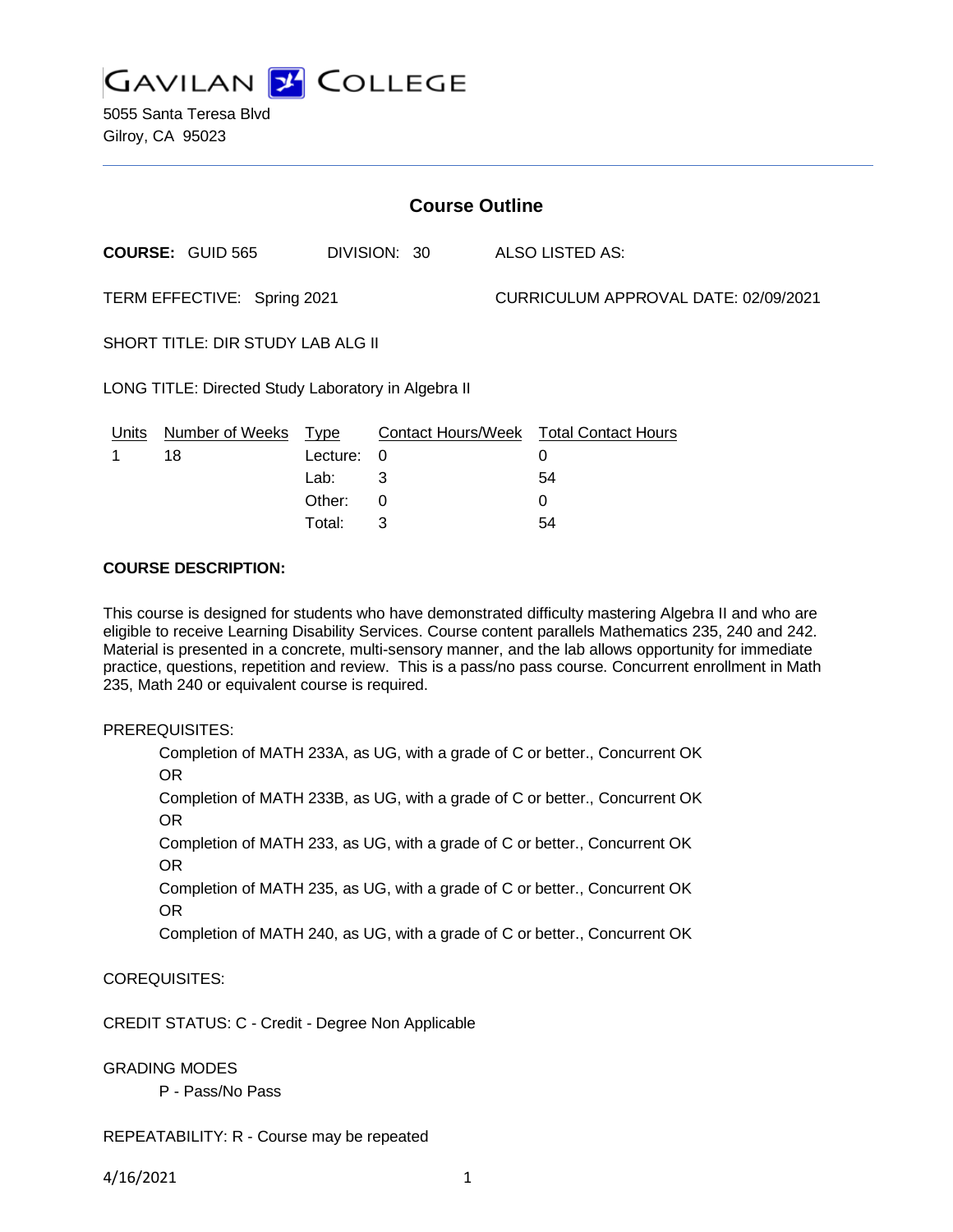Maximum of 99 times, 100 credit hours

SCHEDULE TYPES:

- 04 Laboratory/Studio/Activity
- 047 Laboratory LEH 0.7
- 05 Hybrid
- 71 Dist. Ed Internet Simultaneous
- 73 Dist. Ed Internet Delayed LAB
- 737 Dist. Ed Internet LAB-LEH 0.7

# **STUDENT LEARNING OUTCOMES:**

1. Solve absolute value equations and inequalities. Measure of assessment: In class skill demonstration Year assessed, or planned year of assessment: 2017 Semester: Spring

2. Analyze and solve radical, quadratic, exponential, and logarithmic equations, as well as systems of linear equations using matrices. Set up equations in all of the above to solve application problems, including investment, solution mixture, distance, population growth, and carbon dating.

Measure of assessment: In class skill demonstration

Year assessed, or planned year of assessment: 2017 Semester: Spring

3. Demonstrate the skills to graph, solve an equation or list, identify domain, range, points on the graph and whether a graph depicts a function.

Measure of assessment: In class skill demonstration

Year assessed, or planned year of assessment: 2017

Semester: Spring

4. Simplify and perform operations with radicals expressions. Use properties of exponents and logarithms to simplify exponential and logarithmic expressions.

Measure of assessment: In class skill demonstration

Year assessed, or planned year of assessment: 2017

# **CONTENT, STUDENT PERFORMANCE OBJECTIVES, OUT-OF-CLASS ASSIGNMENTS**

Curriculum Approval Date: 02/09/2021

# **DE MODIFICATION ONLY**

6 HRS Content: Fractions, Operations of real numbers, simplifying expressions.

Student Performance Objectives (SPO): Students will be able to perform mathematical operations with real numbers, evaluate numerical and algebraic expressions using the order of operations, simplify linear expressions.

Out-of-Class Assignments: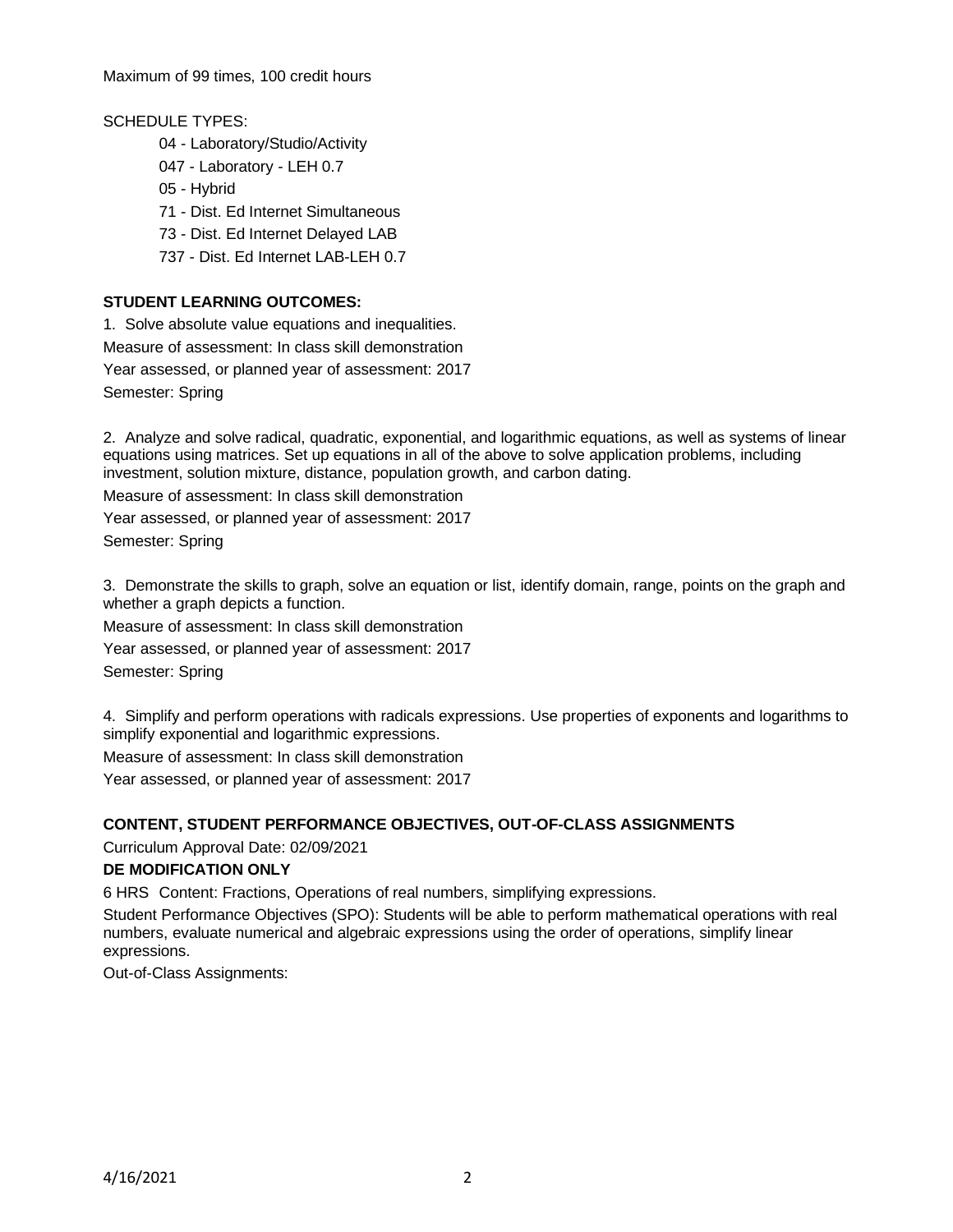### 6 HRS Content: Solving

linear equations. Solving linear inequalities including compound inequalities in one variable and expressing the solution algebraically, graphically on the number line, in interval notation and in set builder notation. Translating verbal expressions into algebraic expressions and equations. Evaluating and solving formulas; problem solving strategies involving linear equations and inequalities in

one variable. Applications of linear equations/ inequalities.

Student Performance Objectives (SPO): Students will be able to solve linear equations and inequalities, and express the solution to

linear inequalities graphically, algebraically, in set builder notation and in interval format. Students will be able to evaluate formulas, solve formulas for a specified variable and use formulas in problem solving. Student will be able to set up and solve linear equations and inequalities for application problems, including solution mixture, investment, and distance problems.

Out-of-Class Assignments:

6 HRS Content: Cartesian coordinate system. Solving linear equations in two variables. Reading the graphs and graphing linear equations in two variables. Finding the slope and intercepts of the line. Slopes of vertical, horizontal, parallel and perpendicular lines. Solving application problems. Slope - intercept equation of a line, point - slope equation of a line, applications. Graphing linear inequalities in two variables, including compound inequalities.

Student Performance Objectives (SPO): Students will be able to solve and graph linear equations in two

variables, identify the slope and intercepts of a line given the graph or equation, and identify lines that are parallel and perpendicular Student will be able to find the equation of a line given slope and y-intercept, point and slope, two points, graph of the line or any other information about the line. Solve application problems. Graph solution set to linear inequalities and to compound linear inequalities in two variables.

Out-of-Class Assignments:

6 HRS Content: Solving systems of linear equations in two variables by graphing, and systems of linear equations in both two and three variables using substitution and elimination. Problem solving strategies involving linear functions and systems of equations. Number, Geometric, Uniform Motion, Investment and Mixture Applications.

Student Performance Objectives (SPO): Students will be able to solve 2x2 systems graphically and identify consistent, inconsistent and dependent systems as well as systems with one solution, no solution and infinitely many solutions. Students will be able to solve 2x2 and 3x3 systems of equations using substitution and elimination, and solve application problems involving systems of

equations.

Out-of-Class Assignments:

6 HRS Content: Utilize the quotient, product, and power rules for exponents and evaluate numerical expressions with negative and zero exponents. Write numbers in scientific notation and perform operations using a scientific calculator.

Student Performance Objectives (SPO): Students will be able to apply the rules for exponents to simplify an exponential

expression, convert from scientific notation to standard notations and vice versa, use a scientific calculator to perform operations with numbers written in scientific notation, and solve application problems involving numbers in scientific notation.

Out-of-Class Assignments:

5 HRS Content: Introduction to polynomials. Simplifying, adding and subtracting, multiplying, dividing polynomials.

Student Performance Objectives (SPO): Students will be able to identify the degree of a polynomial and put in standard form. Students will be able to simplify, add, subtract, multiply and divide polynomials. Students will be able to divide with long division and/or synthetic division.

Out-of-Class Assignments: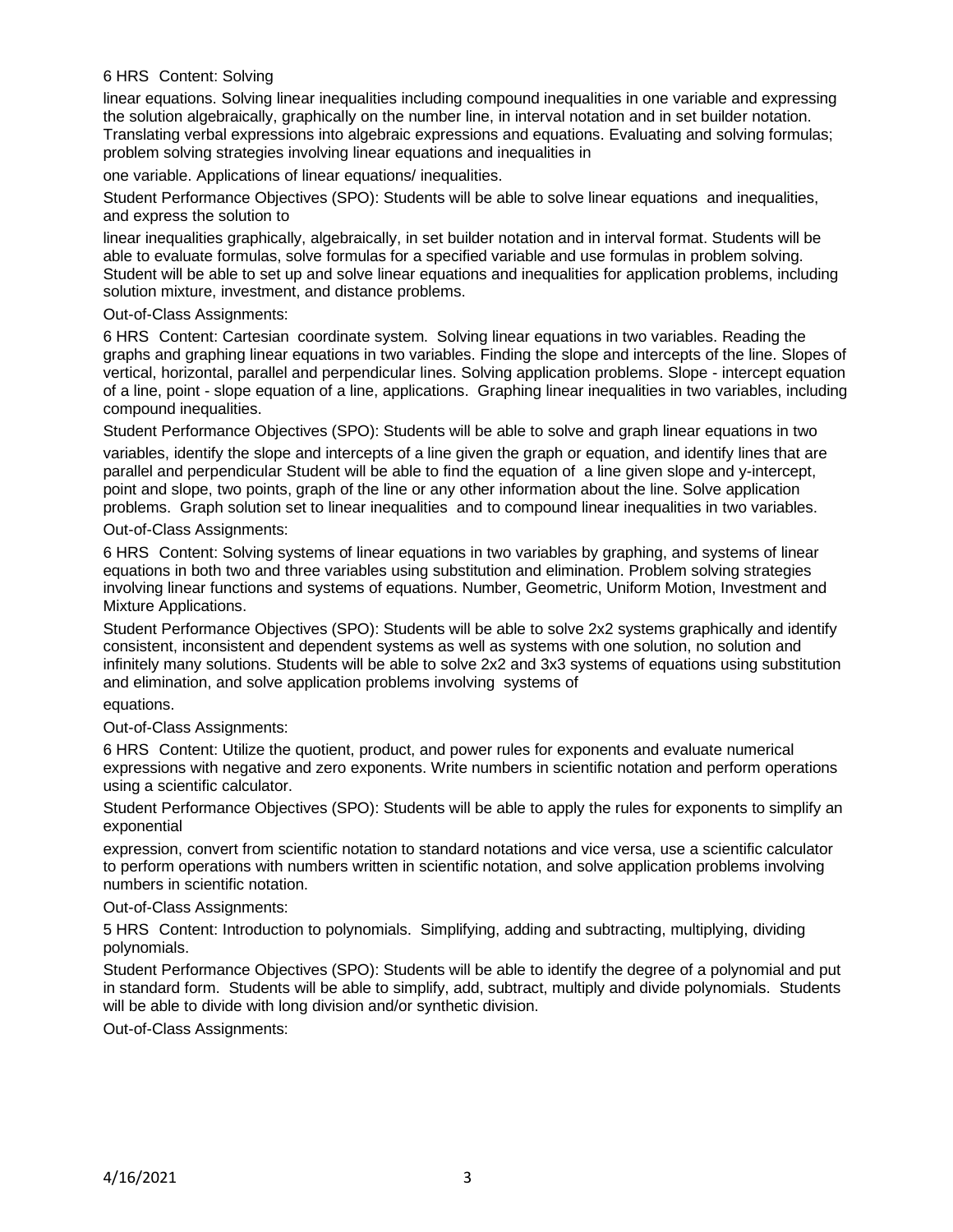6 HRS Content: Factoring polynomials. Factoring the Special Products, Trinomials, and factoring by grouping. Solving polynomial equations by factoring; problem solving strategies involving polynomial equations.

Student Performance Objectives (SPO): Students will be able to factor completely polynomial expressions, including difference of squares and difference/sum of cubes. Students will be able to do factor by grouping on a trinomial or polynomial. Students will be able to set up and solve polynomial equations for application problems.

Out-of-Class Assignments:

6 HRS Content: Simplifying rational expressions, multiplying, dividing and adding/subtracting rational expressions, simplifying complex fractions and solving rational equations. Applications of rational equations. Student Performance Objectives (SPO): Students will be able to simplify a rational expression and indicate where a rational expression is undefined. Students will be able to add, subtract, multiply and divide rational expressions, and simplify complex

expressions including complex expressions with negative exponents. Student will be able to solve rational equations and set up a rational equation to solve a word problem.

Out-of-Class Assignments:

5 HRS Content: Review for the Final Exam.

Student Performance Objectives (SPO): Students will be able to review and re-learn the basic concepts.

Out-of-Class Assignments: Students will submit monthly class reports summarizing course work completed, knowledge gained, and improvements in study strategies and organizational and time management skills with assistance. Students can use the Plato program online and complete assignments outside the lab with assistance.

## **METHODS OF INSTRUCTION:**

Mini-lecture, demonstrations, discussions, group problem solving self-graded practice quizzes/tests, and guided practice.

#### **OUT OF CLASS ASSIGNMENTS:**

Required Outside Hours: 3

Assignment Description:

Students will submit learning styles questionnaire, problem analysis and learning organizer each month. Students can use the Plato program online and complete assignments outside the lab with assistance. Students will complete assessment preparation materials prior to exams.

#### **METHODS OF EVALUATION:**

Problem-solving assignments Percent of total grade: 49.00 % 49% - 51% Exams; Other: In class problem solving. Other methods of evaluation Percent of total grade: 49.00 % 49% - 51% Participation in class discussions, question and answer sessions and completion of practice tests.

## **REPRESENTATIVE TEXTBOOKS:**

n/a